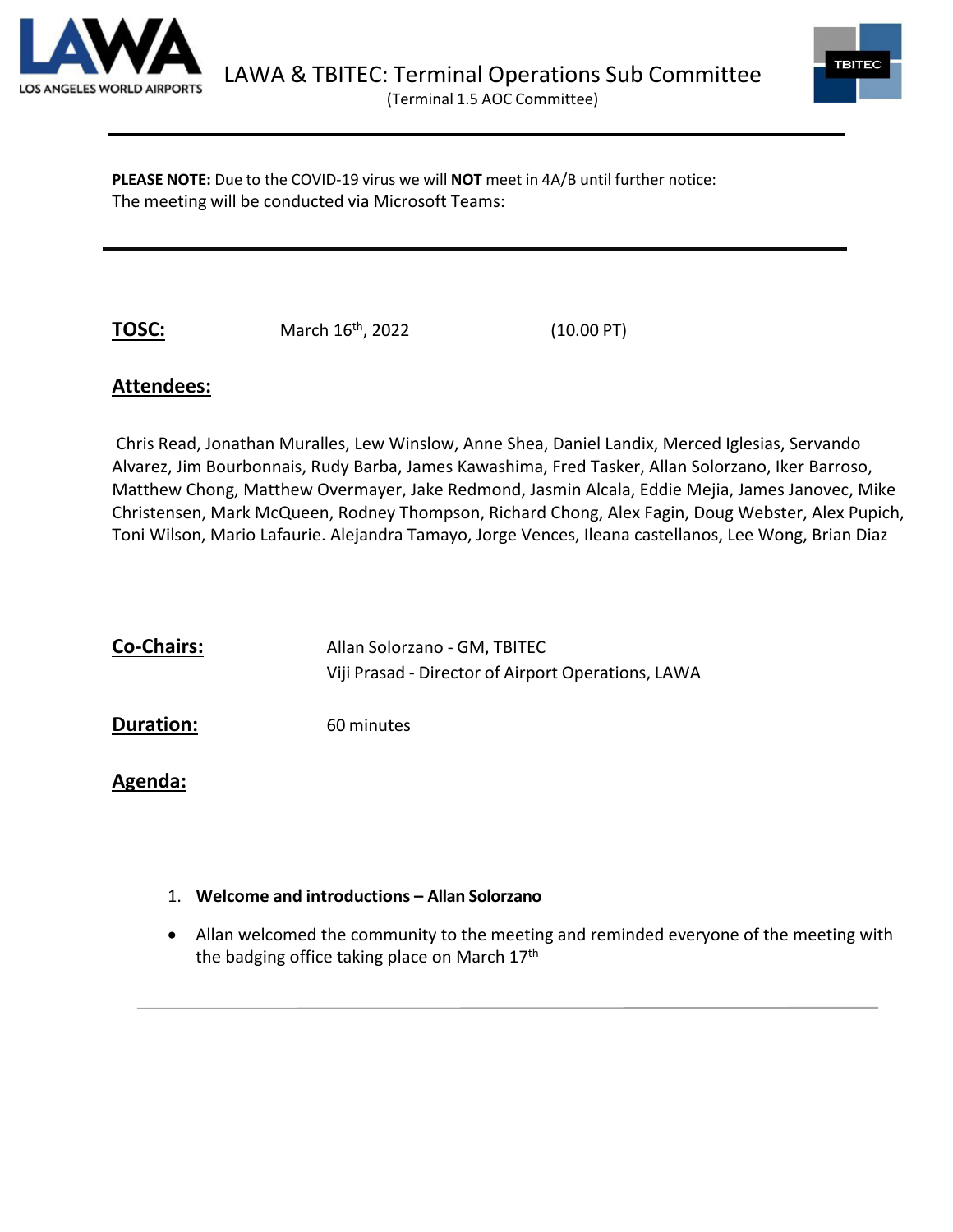## 2. **Safety and operations– Doug Webster / Lew Winslow**

- Doug updated on the operation and the recovery of passenger numbers. Summer 2022 is expected to be in the region of 80-85% of pre pandemic levels, this is driven by approximately 90% pre pandemic domestic traffic.
- Some significant milestones in May with the Delta project having an impact on bussing operations between T1 and T2
- Lew updated on safety performance. Thanked the team for attending the quarterly safety meeting. Updated on aircraft cut offs which are trending down in Jan and Feb with a small increase in March. Vehicle accidents are trending down, but Lew stressed the importance of vigilance and safe driving behaviors. New stop signs have been installed on service road echo. New zipper markings between t1 and T2 are planned to give another option to bussing operations. Reminder of the importance of always wearing safety vests. FOD programme continues, and the team are happy to help all stakeholders reduce FOD. Alex noted on vehicle accidents caused by rushing and lack of attention, reminded the whole community to always adhere to correct procedures

## 3. **Summer 22 baggage operations planning– Jake Redmond**

- Jake gave a presentation outlining the key themes of baggage operational planning which are underway for summer 22. The full detail is contained in the presentation pack, key themes are.
- Red, Amber, Green planning methodology to ensure common awareness and accurate planning
- The risk and mitigation approach to ensure risks are appropriately identified and corrective measures put in place
- Collaborative planning, operating, and communicating with all airlines, GHA and support team partners
- Doug requested that all carriers respond to the baggage operations survey which is being conducted and stressed the importance of focusing on baggage operations

#### 4. **TSA update – Alejandra Tamayo**

• Alejandra updated on passenger numbers which were 225k in February. T1.5 saw 45k passengers which is a 5% drop from January. Noted the issue of fumes at bussing gates at T1.5 are improving but there have been some fumes reported at T1, gate 9. Noted with James that we will continue to monitor and address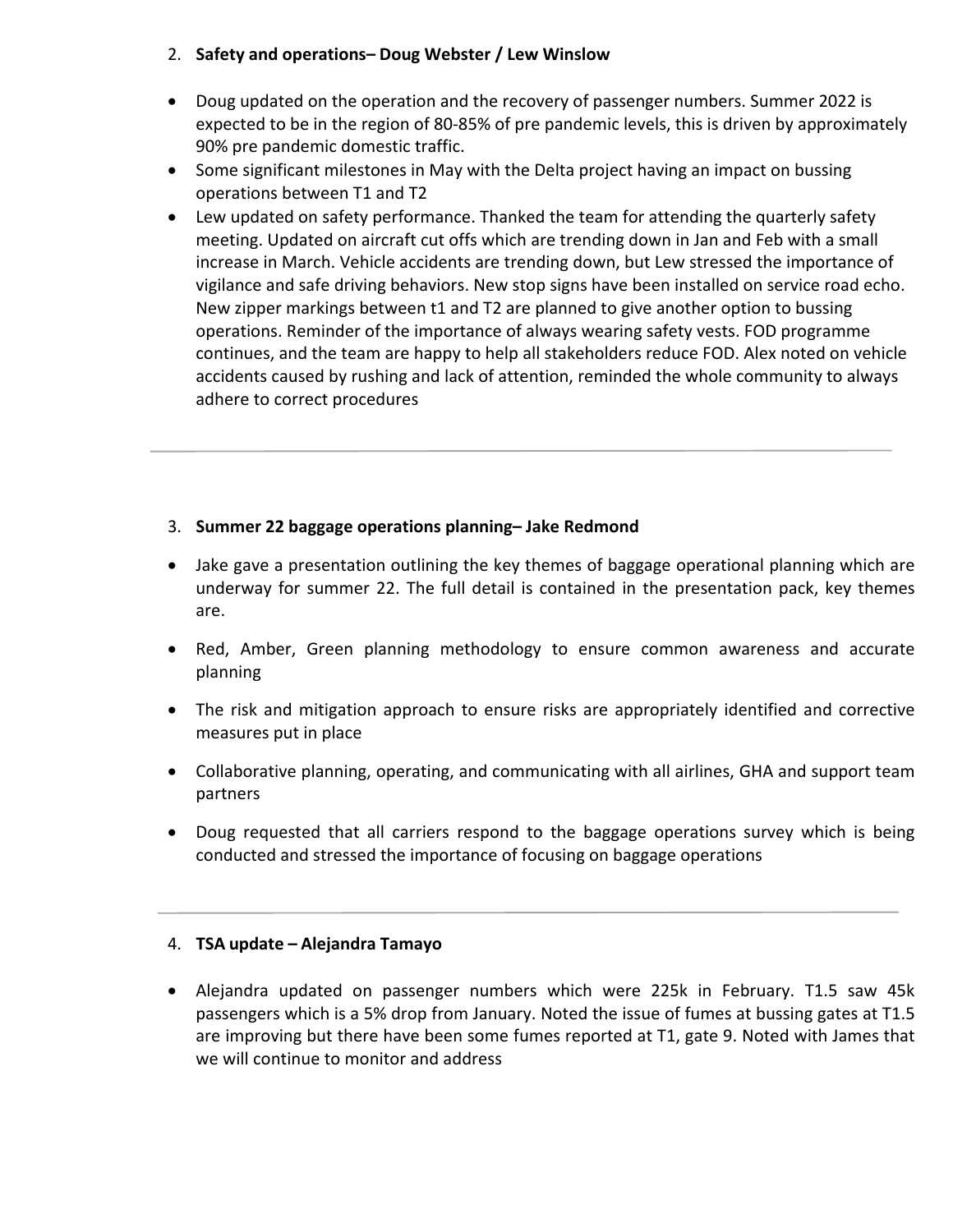## 5. **Airport Police update – Officer Lopez**

• Officer Lopez was unable to join the meeting

#### 6. **Service contract performance scorecard – Fred Tasker**

• Fred updated on the service contract scorecard, noted TBIT West baggage operational performance. System availability is improving at 97.8 %, sortation accuracy is above target, ATR read rate is slightly below target and the response time to faults has been good at 2.44 minutes. Slight reduction in transfer bag volumes. Bus dwell times average 7 minutes and the response to ACAMS alarms has been good at 5 minutes. Noted fuel pit inspections are at 98% pass rate. Allan noted to include T1 baggage metrics going forwards. Lew noted possible duplication of fuel pit inspections under ATA 103 and Menzies and airside safety team inspections should be aligned

## 7. **LAWA T1.5 operations update – James Janovec / LAWA Ops Team**

- James updated on terminal operations and construction works. Fumes issue at T1 gate 9 noted. T2.5 connector coming online on April 20<sup>th</sup> for passengers with the new checkpoint. T1.5 connector works are being managed to minimize impact. Air Transat are joining on May 16<sup>th</sup> and operating 3x weekly. Condor is joining before summer. Southwest fire alarm issues noted and being investigated
- Mario updated on bussing operations. Restriping works at gate 12A to give a better turn. Good communications continue with Jasmin's team on bus availability and coordination. Bussing ops are helping Delta with a lift truck when required and extra staff are deployed to assist. Planning continues summer operations to support all T1.5 and remote gate operations. Action noted to monitor staff using T1.5 buses. T3 checkpoint trial on March 30<sup>th</sup>. Domestic arrivals are increasing, and 3 extra buses are being added for summer
- Richard updated on landside operations. CTA traffic rose 9% in Feb to 65k and currently in March volumes are 71k per day, approx. 20% below 2019 levels. Park 2A is closed and will open by month end. Ped bridge 1.5 is on track for early April. T5.5 ped bridge is next. Coachella festival in April and Major League baseball takes place in May. Fare solicitation noted as an issue that will be monitored
- Rodney updated on ATMs, currently at 1460/ day and loads are increasing. MSC has 40-50 per day and TBIT has 120. New airlines will mean a reallocation of ticket counters. Summer is looking very busy, and it is important to update schedules in the correct format for Rodney and his team